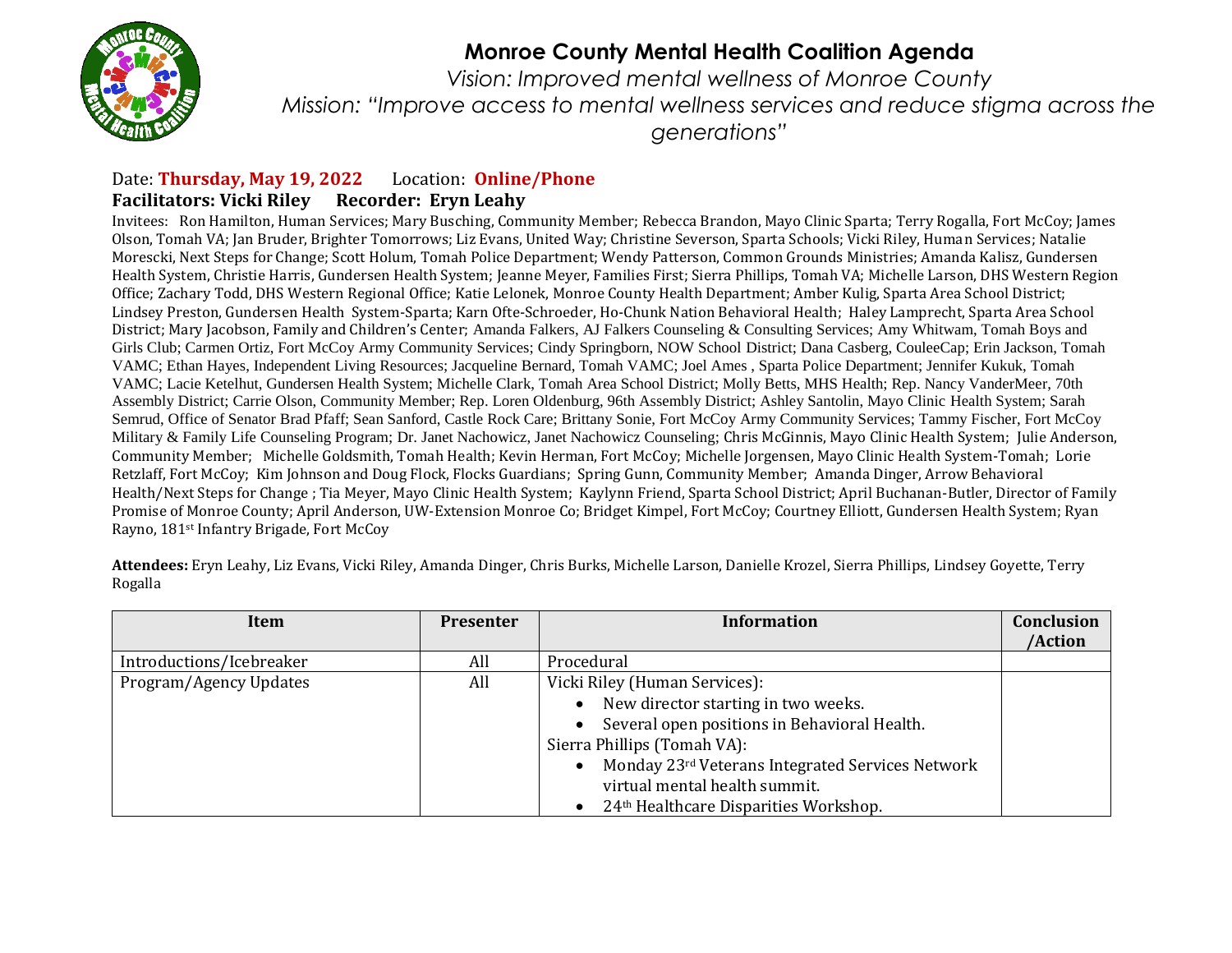

## **Monroe County Mental Health Coalition Agenda**

*Vision: Improved mental wellness of Monroe County*

*Mission: "Improve access to mental wellness services and reduce stigma across the* 

*generations"*

|                                     |      | 3 new Peer Support SUD openings and also have 4<br>other vacancies across the facility.<br>June 22 <sup>nd</sup> virtual screening of Wisdom of Trauma,<br>23rd will be virtual Q&A/community discussion.<br>Danielle Krozel (Great Rivers HUB):<br>2 new positions: community health worker and<br>doula, and a CTI coach (helps prevent hospital<br>readmissions).<br>https://www.greatriversunitedway.org/about-<br>us/jobs/transitions-coach/<br>Terry Rogalla (Fort McCoy):<br>Hazelden webinars almost weekly.<br>$\bullet$ |
|-------------------------------------|------|-----------------------------------------------------------------------------------------------------------------------------------------------------------------------------------------------------------------------------------------------------------------------------------------------------------------------------------------------------------------------------------------------------------------------------------------------------------------------------------------------------------------------------------|
| Prevent Suicide WI Directory Update | Eryn | What activities are happening in your area that<br>support suicide loss survivors? (support groups,<br>walks, other fundraisers, any school groups,<br>resources)<br>How are these activities going? What are the<br>barriers? What has helped?<br>What, if any, type of support from MHA do you need<br>to better support loss survivors in your community?                                                                                                                                                                      |
| <b>Mental Health Month Events</b>   | All  | May is Mental Health Awareness Month:<br>27 registered for TIC 101, 28 TIC 102, 23 for<br>Compassion Fatigue, 20 for Creating Safe Spaces.<br>Lots of involvement and engagement with Mindful<br>Movements for Mental Wellness.<br>Still waiting for signature from Tomah mayor.                                                                                                                                                                                                                                                  |
| What's in the news?                 | All  | Our county had a suicide in the veteran population<br>$\bullet$<br>and people are wanting immediate action/change.<br>Use our platform to educate about local resources<br>and Help Line (anonymous).<br>June is PTSD awareness month and PRIDE month.<br>Highlight additional services and share resources.                                                                                                                                                                                                                      |